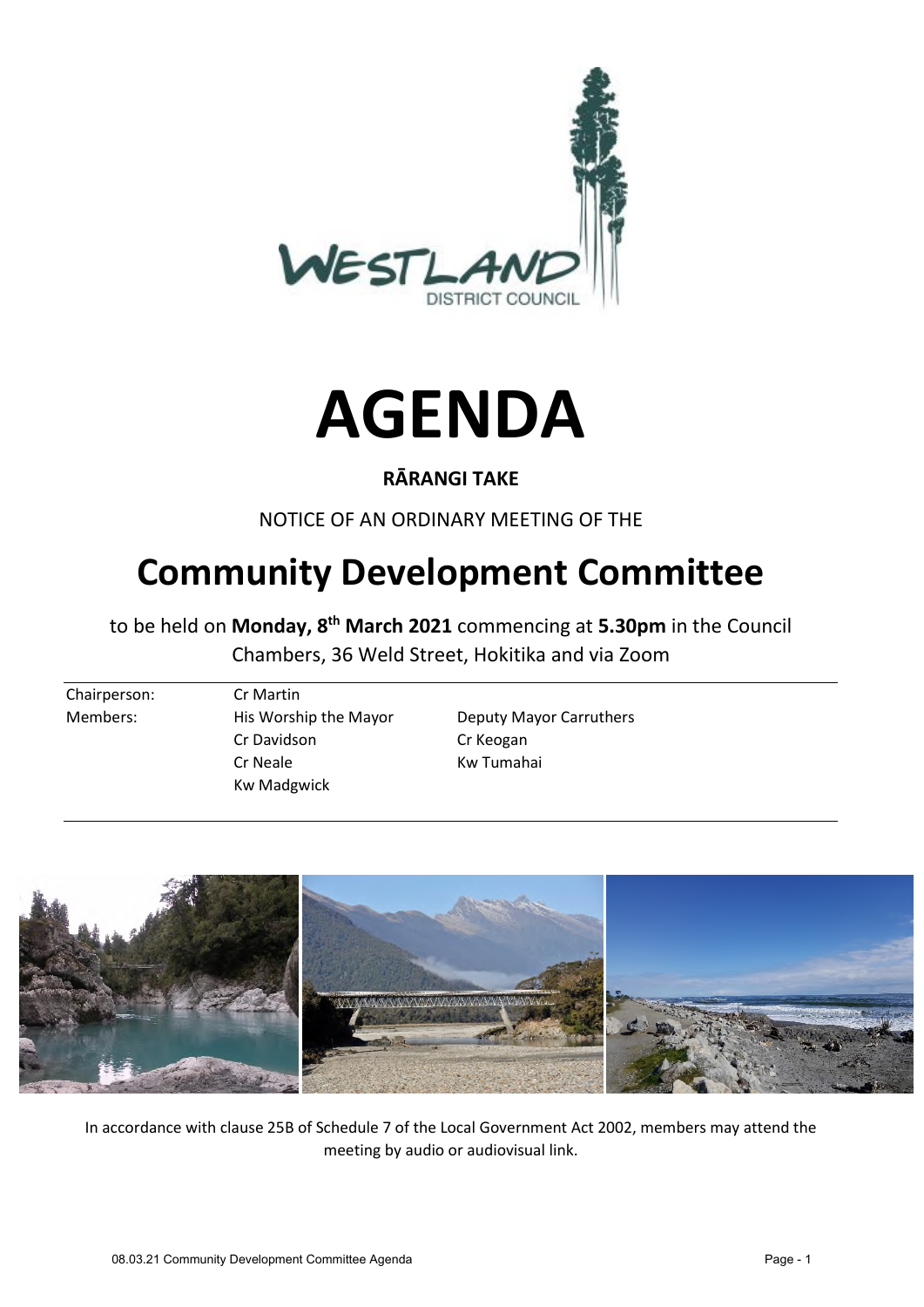# **Council Vision:**

*We work with the people of Westland to grow and protect our communities, our economy and our unique natural environment.* 

## **Purpose:**

The Council is required to give effect to the purpose of local government as prescribed by section 10 of the Local Government Act 2002. That purpose is:

- (a) To enable democratic local decision-making and action by, and on behalf of, communities; and
- (b) To promote the social, economic, environmental, and cultural well-being of communities in the present and for the future.

#### **1. NGĀ WHAKAPAAHA APOLOGIES**

## **2. WHAKAPUAKITANGA WHAIPĀNGA DECLARATIONS OF INTEREST**

Members need to stand aside from decision-making when a conflict arises between their role as a Member of the Council and any private or other external interest they might have. This note is provided as a reminder to Members to review the matters on the agenda, and assess and identify where they may have a pecuniary or other conflict of interest, or where there may be a perception of a conflict of interest.

If a member feels they do have a conflict of interest, they should publicly declare that at the start of the meeting or of the relevant item of business and refrain from participating in the discussion or voting on that item. If a member thinks they may have a conflict of interest, they can seek advice from the Chief Executive or the Group Manager: Corporate Services (preferably before the meeting). It is noted that while members can seek advice the final decision as to whether a conflict exists rests with the member.

## **3. NGĀ TAKE WHAWHATI TATA KĀORE I TE RĀRANGI TAKE URGENT ITEMS NOT ON THE AGENDA**

Section 46A of the Local Government Official Information and Meetings Act 1987 states:

(7) An item that is not on the agenda for a meeting may be dealt with at the meeting if  $-$ (a) the local authority by resolution so decides, and (b) the presiding member explains at the meeting at a time when it is open to the public, - (i) the reason why the item is not on the agenda; and (ii) the reason why the discussion of the item cannot be delayed until a subsequent meeting. (7A) Where an item is not on the agenda for a meeting, - (a) that item may be discussed at the meeting if – (i) that item is a minor matter relating to the general business of the local authority; and (ii) the presiding member explains at the beginning of the meeting, at a time when it is open to the public, that the item will be discussed at the meeting; but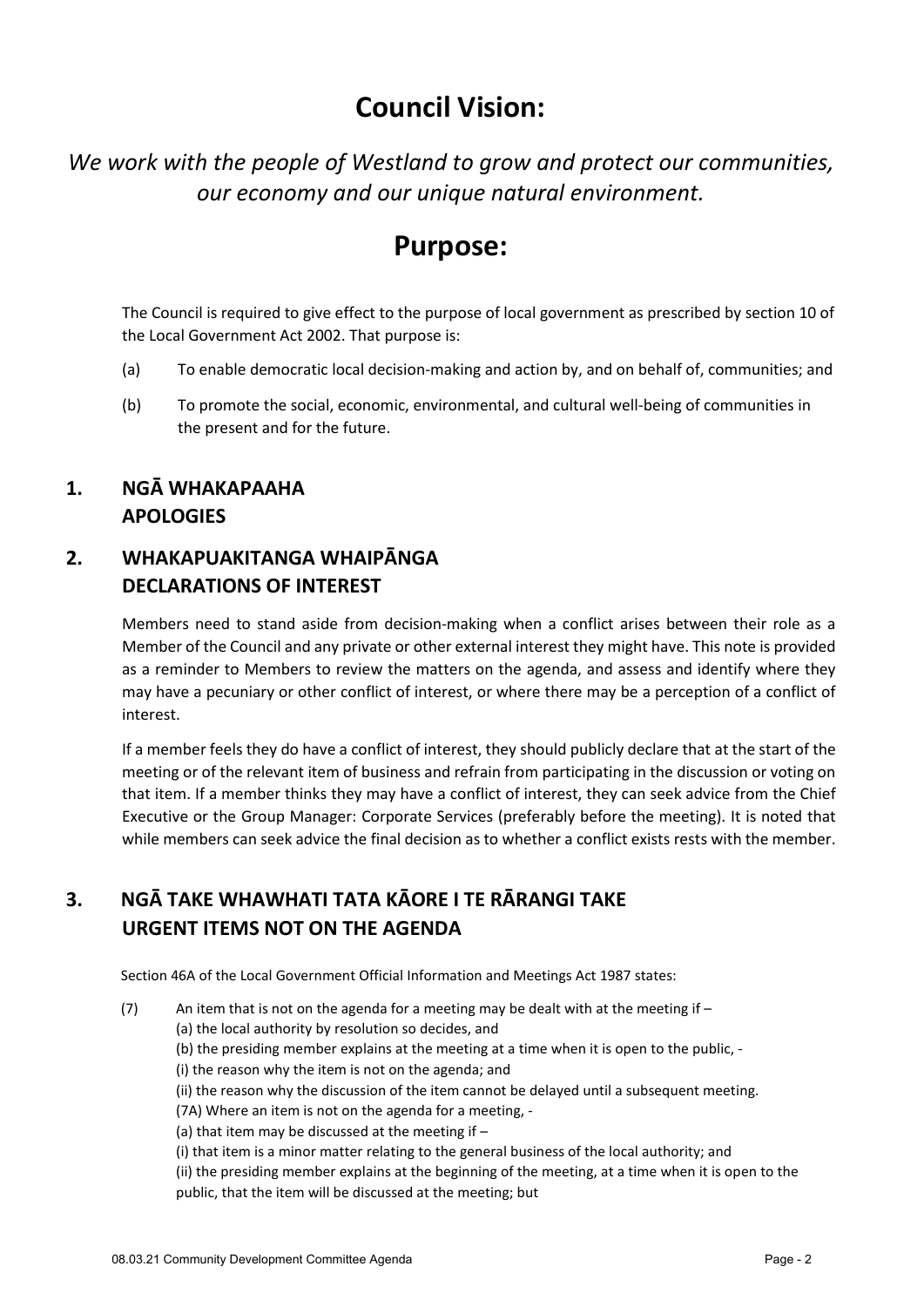(b) No resolution, decision, or recommendation may be made in respect of that item except to refer that item to a subsequent meeting of the local authority for further discussion.

## **4. NGĀ MENETI O TE HUI KAUNIHERA MINUTES OF MEETINGS**

The Minutes of the previous Meeting were circulated separately via Microsoft Teams.

- **Community Development Committee Meeting Minutes 5 October 2020**
- **5. ACTION LIST** (Pages 4 ‐ 5)

#### **6. NGĀ TĀPAETANGA PRESENTATIONS**

- **Westland Mountain Bike Club** Liam Anderson, President, Westland Mountain Bike Club (approx. 5.45pm)
- **Kokatahi/Kowhitirangi Community Group Verbal Update** Anna Hart, Chair, Kokatahi/Kowhitirangi Community Committee (approx. 6.15pm)
- **The Hokitika Regent Theatre – 6 Monthly Report to Council** Bruce Watson, Chairperson, Hokitika Regent Theatre (approx. 6.45pm)
- **The Digital Hub Update** Melanie Anderson, Chief Executive, Destination Westland (approx. 7.15pm)

#### **7. PŪRONGO KAIMAHI STAFF REPORTS**

 **Community Update – Verbal Report**  Sarah Brown, Community Development Advisor, Westland District Council

**DATE OF NEXT COMMUNITY DEVELOPMENT COMMITTEE MEETING – 14 JUNE 2021 COUNCIL CHAMBERS, 36 WELD STREET, HOKITIKA AND VIA ZOOM**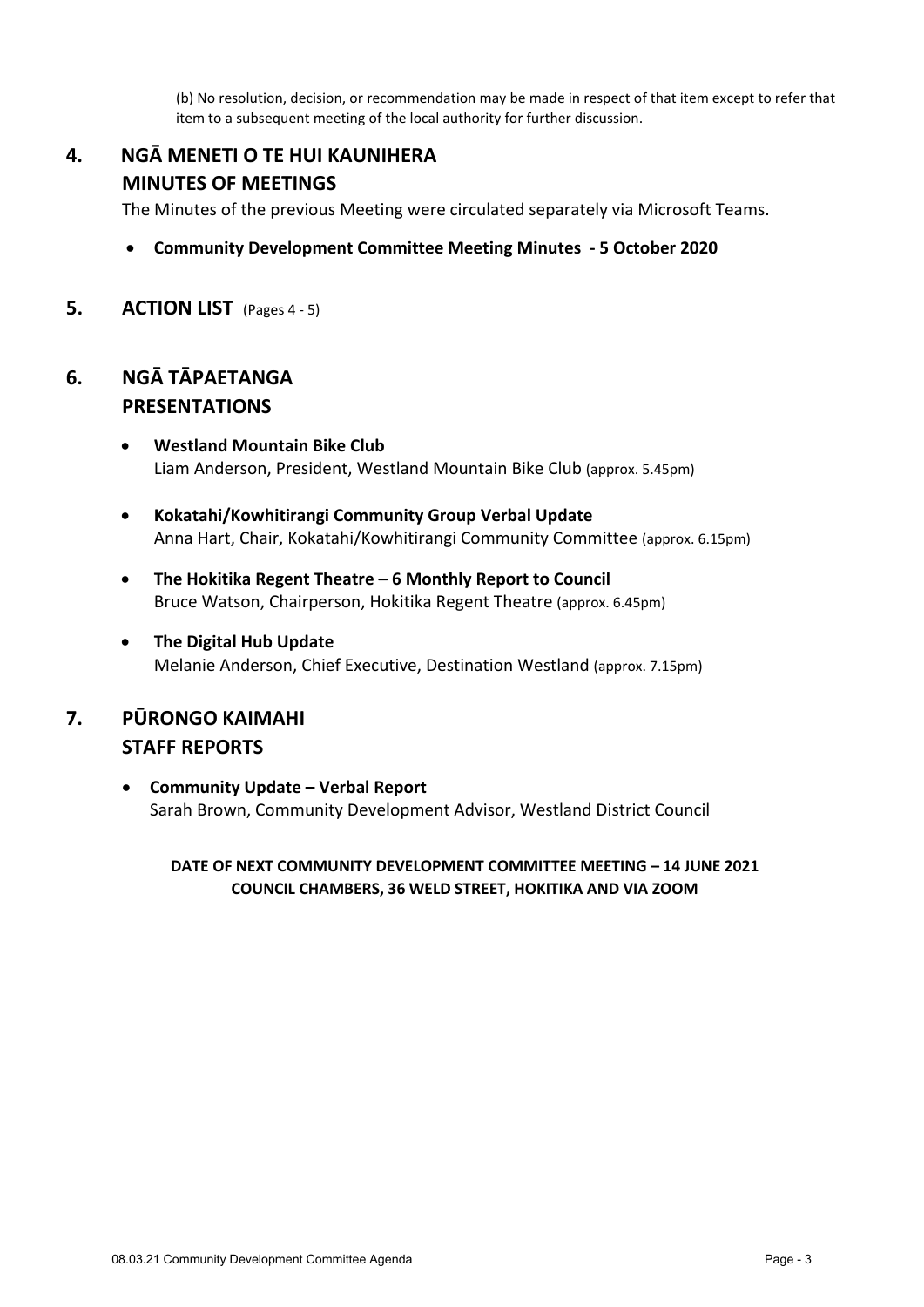#### **08.03.21 COMMUNITY DEVELOPMENT COMMITTEE – ACTION LISTING**

| <b>Date</b> | <b>Item</b>                                                                                                                                                           | <b>Action Required</b>                                                                                                                                                                 | <b>Status</b>          |                                                                                                                                                                                                                            | Lead<br><b>Officer</b>                                         |
|-------------|-----------------------------------------------------------------------------------------------------------------------------------------------------------------------|----------------------------------------------------------------------------------------------------------------------------------------------------------------------------------------|------------------------|----------------------------------------------------------------------------------------------------------------------------------------------------------------------------------------------------------------------------|----------------------------------------------------------------|
| 03.02.20    | Hokitika Museum Governance Group                                                                                                                                      | Schedule a workshop to address the<br>issues with the groups involved or would<br>like to be involved.                                                                                 | $\bullet$              | Preliminary workshop to be<br>scheduled with Council,<br>following commencement of<br>Museum Director, to determine<br>purpose and function of<br>Governance Group as aligns to<br>the Hokitika Museum and<br>Pakiwaitara. | <b>Regulatory Services</b><br>Manager                          |
| 03.02.20    | Culture and Heritage Sub-Committee                                                                                                                                    | To be established comprising:<br>Heritage Hokitika, Westland Industrial<br>Heritage Park, West Coast Heritage<br>Chair: Deputy Mayor Cr Carruthers<br>Terms of Reference for Sub-Group | $\bullet$<br>$\bullet$ | Workshop to be scheduled to<br>develop the scope of the sub-<br>committee and the inter-<br>relationships<br>This work also aligns with the<br>above action.                                                               | <b>Chief Executive</b>                                         |
| 03.08.20    | Signage Plan and Budget                                                                                                                                               | Staff and representatives from<br>Destination Hokitika to meet to work<br>through a defined signage plan and set a<br>budget.                                                          |                        | Staff meet with Destination<br>Hokitika and have prioritised<br>signage plan. Further work is<br>required to finalise future<br>budget allocation.                                                                         | Chief Executive & Planning<br>and Customer Services<br>Manager |
| 05.10.20    | Signage Condition across the District                                                                                                                                 | Committee requested the CE write a<br>formal letter to NZTA's South Island<br>Manager regarding signage maintenance<br>and the poor condition of the signs.                            |                        |                                                                                                                                                                                                                            | <b>Chief Executive</b>                                         |
| 05.10.20    | A Call for Expressions of Interest &<br>Workshop:<br>Hokitika Museum<br>Governance Group.<br><b>Culture and Heritage</b><br>$\overline{\phantom{a}}$<br>Subcommittee. | Workshop date and time to be set with<br>the relevant parties to discuss the 2<br>groups moving forward.                                                                               | $\bullet$              | Unable<br>to<br>proceed<br>until<br>of<br>Committee<br>outcome<br>review,<br>and<br>structure<br>associated workshop/s.                                                                                                    | <b>Regulatory Services</b><br>Manager                          |
| 05.10.20    | Hokitika Regent Theatre Site Visit                                                                                                                                    | The CE to organise a date and time                                                                                                                                                     | $\bullet$              | Was held on 19 <sup>th</sup> February 2021<br>@ 9.00am                                                                                                                                                                     | <b>Chief Executive</b>                                         |
| 05.10.20    | Hokitika Regent Theatre Maintenance<br>and Plant Replacement Plan.                                                                                                    | The Theatre representatives to bring<br>back to committee their Long Term Plan<br>around these areas.                                                                                  | $\bullet$              | Scheduled for March committee<br>meeting                                                                                                                                                                                   | <b>Chief Executive</b>                                         |

Page | 1